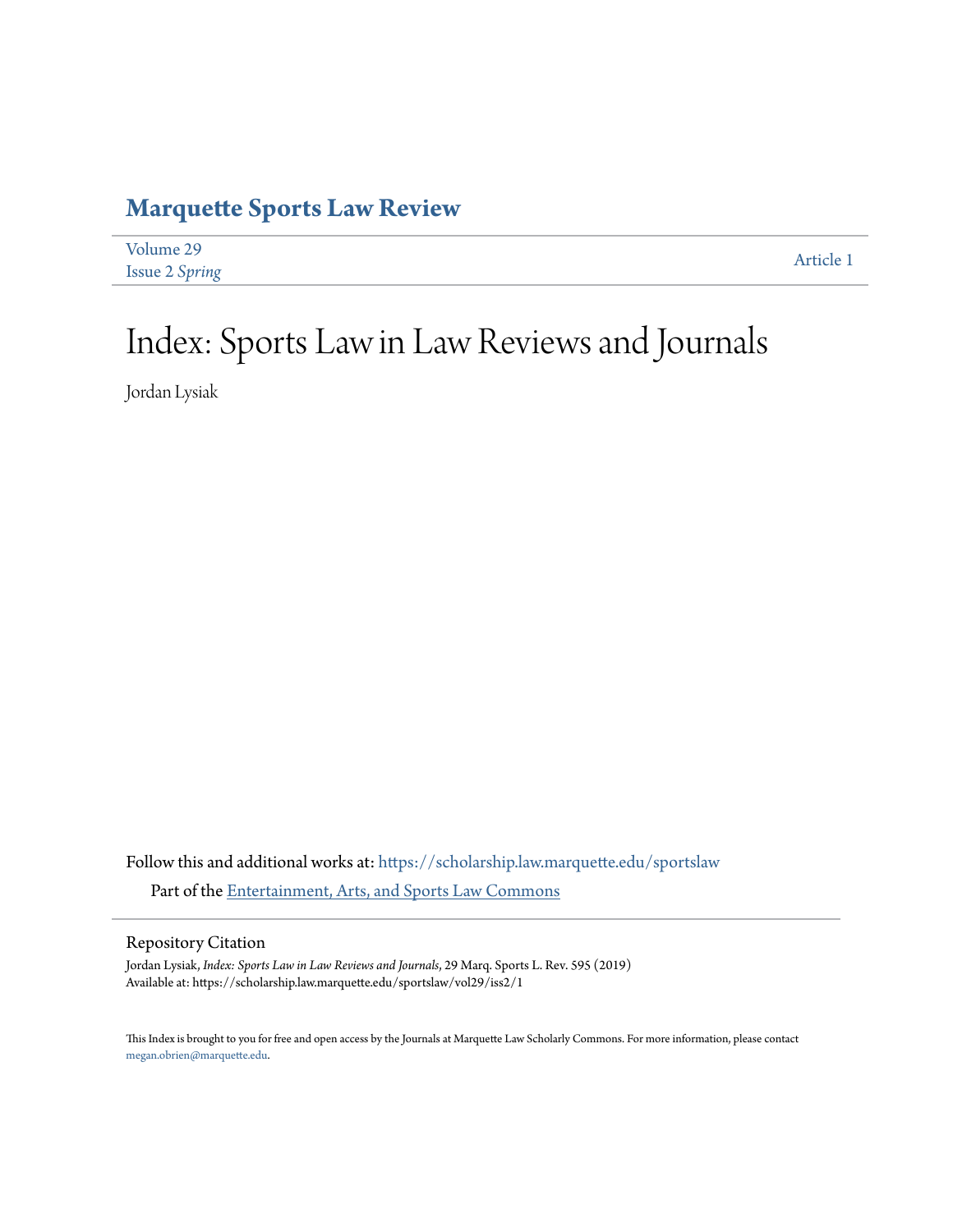### **INDEX**

## **SPORTS LAW IN LAW REVIEWS AND JOURNALS**

#### ANTITRUST LAW

Thomas A. Baker III, Marc Edelman & Nicholas M. Watanabe, *Debunking the NCAA's Myth that Amateurism Conforms with Antitrust Law: A Legal and Statistical Analysis*, 85 TENN. L. REV. 661 (2018).

Max Miroff, Comment, *Tiebreaker: An Antitrust Analysis of Esports*, 52 COLUM. J.L. & SOC. PROBS. 177 (2019).

Taylor O'Toole, Comment, *Equity and Amateurism: How the NCAA Self-Employment Guidelines are Justified and Do Not Violate Antitrust Law*, 123 PENN ST. L. REV. 247 (2018).

#### CONSTITUTIONAL LAW

Sarah Brown & Natasha Brison, *More than an Athlete: Constitutional and Contractual Analysis of Activism in Professional Sports*, 7 ARIZ. ST. U. SPORTS & ENT. L.J. 249 (2018).

Monique T. Curry, Comment, *Get that Son of a \*\*\*\*\* off the Field: Regulating Student-Athlete Protest Speech in Public University Sports Facilities*, 61 HOW. L.J. 669 (2018).

Lisa P. Ramsey, *Free Speech Challenges to Trademark Law After* Matal v. Tam, 56 HOUS. L. REV. 401 (2018).

*Tenth Amendment — Constitutional Remedies — Severability — Murphy v. National Collegiate Athletic Association*, 132 HARV. L. REV. 387 (2018).

#### DISPUTE RESOLUTION

Joost Pauwelyn, *Baseball Arbitration to Resolve International Law Disputes: Hit or Miss?*, 22 FLA. TAX REV. 40 (2018).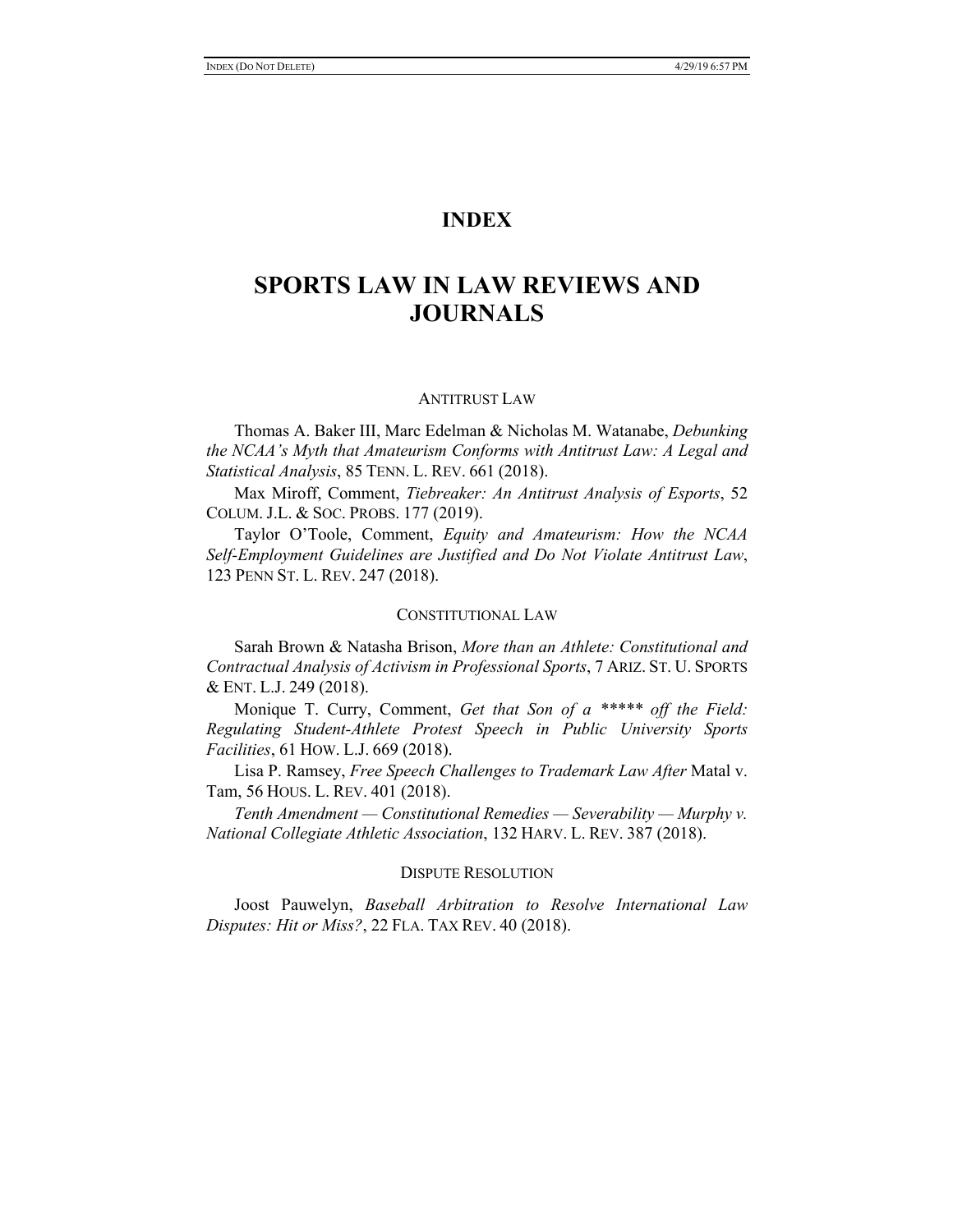#### DRUG TESTING

Abby Chin, Note, *Streamlining Doping Disputes at the Olympics: World Sports Organizations, Positive Drug Tests, & Consistent Repercussions*, 33 OHIO ST. J. ON DISP. RESOL. 463 (2018).

#### GAMBLING

Mark Brnovich, *Betting on Federalism: Murphy v. NCAA and the Future of Sports Gambling*, 2018 CATO SUP. CT. REV. 247 (2018).

Brendan F. Conley, Comment, *How the Rise of the Daily Fantasy Sports Industry Can Catalyze the Liberalization of Sports Betting Policies in the United States*, 66 BUFF. L. REV. 715 (2018).

Alexandra Eichner, Note, *Supreme Court Makes It Easier for People to Win Big*, 43 NOVA L. REV. 21 (2018).

John T. Holden, *Prohibitive Failure: The Demise of the Ban on Sports Betting*, 35 GA. ST. U.L. REV. 329 (2019).

Andrew Kim, *Best of ABA Section, Criminal Justice Gam(bl)ing 2.0: Old Laws in an Era of New Games*, 35 GPSOLO 72 (2018).

Bhanuka Mahabamunuge, Note, *The Online Sports World: The Loss of Billions, is it Time to Take a Risk?*, 18 J. INT'L BUS. & L. 109 (2018).

Ryan Quillian & Mark Seidman, *Draftkings/Fanduel: Adventures in Challenging a Merger Using an Effects-Driven Approach*, 18 ANTITRUST SOURCE 1 (2018).

Joseph Stiers, Note, *Murphy v. Nat'l Collegiate Athletic Ass'n: The Court Legalizes Sports Gambling, but Constitutional Questions Remain*, 14 J. BUS. & TECH. L. 135 (2018).

#### GENDER EQUALITY AND TITLE IX

Margaret L. Behm, *Book Review: Full Court Press: How Pat Summitt, a High School Basketball Player, and a Legal Team Changed the Game*, 55 TENN. B.J. 30 (2019).

Elaine Chamberlain, Hannah Cornett & Adam Yohanan, *Athletics & Title IX of the 1972 Education Amendments*, 19 GEO. J. GENDER & L. 231 (2018).

#### INTELLECTUAL PROPERTY

Chandel Boozer, Comment, *When the Ink Dries, Whose Tatt is it Anyways? The Copyrightability of Tattoos*, 25 JEFFREY S. MOORAD SPORTS L.J. 275 (2018).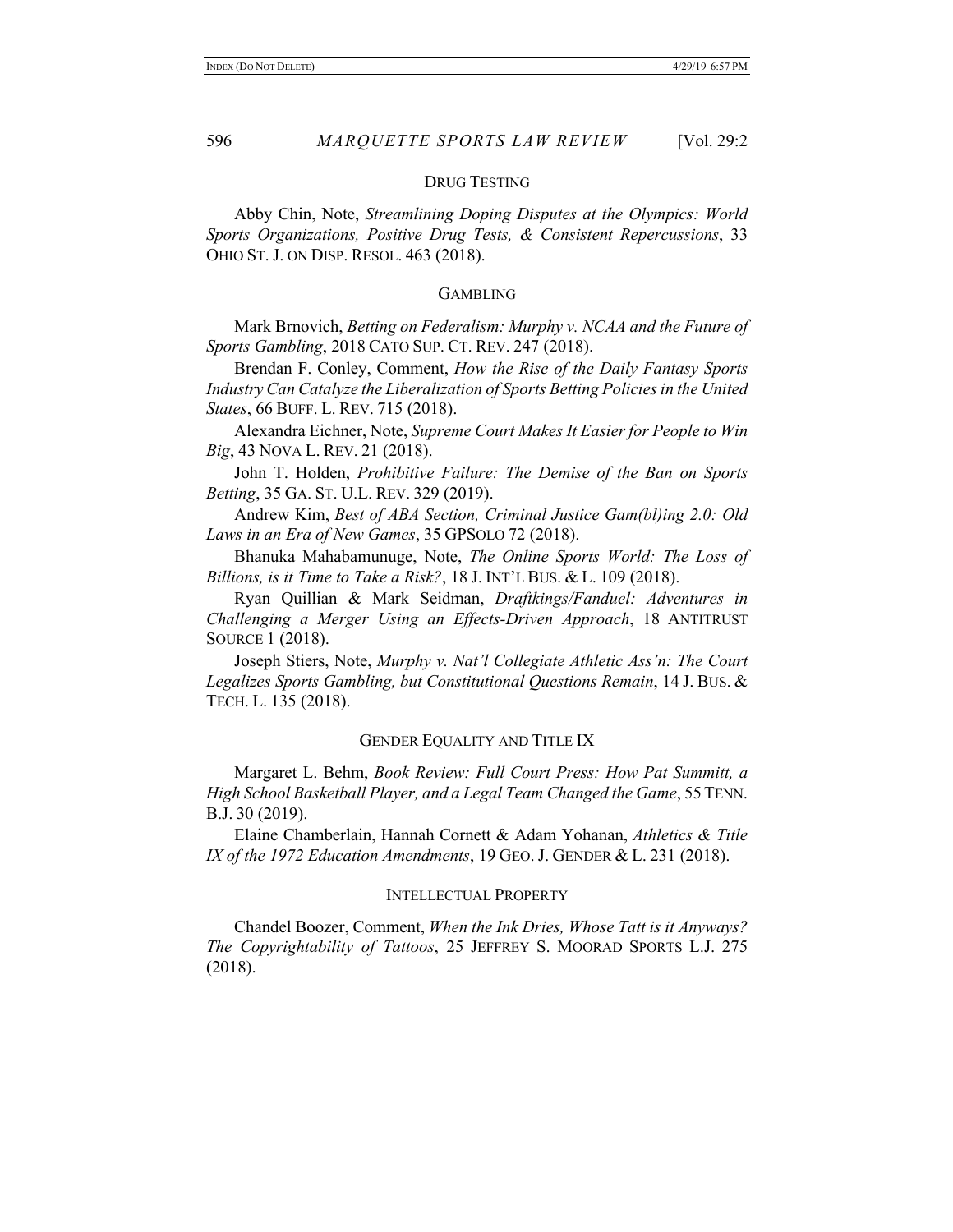Marc Edelman, *Lack of Integrity: Rebutting the Myth that U.S. Commercial Sports Leagues Have an Intellectual Property Right to Sports Gambling Proceeds*, 15 N.Y.U. J.L. & BUS. 1 (2018).

Nicholas Robinson, *From Arcades to Online: Updating Copyright to Accommodate Video Game Streaming*, 20 N.C. J.L. & TECH. 286 (2018).

Sixth Annual Sports Law Colloqium, *Panel 3: Evolution of IP as a Value Driver in Sports*, 14 N.Y.U. J.L. & BUS 757 (2018).

#### INTERNATIONAL LAW

Elizabeth Cheung-Gaffney, *Sports and Humanitarian Development: A*  Look at Sports Programming in the Refugee Crisis Through a Case Study of *Kickstart Joy Soccer Project at the Zaatari Refugee Camp*, 28 J. LEGAL ASPECTS SPORT 208 (2018).

Karen Perry & Madison Steenson, *A Post-Brexit Impact: A Case Study on the English Premier League*, 10 HARV. J. SPORTS & ENT. L. 1 (2019).

#### LABOR LAW

David B. Borsack, Note, *Exploration of the NFL Franchise Tag Functioning as a Non-Compete Clause*, 37 CARDOZO ARTS & ENT. L.J. 124 (2019).

Sam C. Ehrlich, *Clarett's Shadow: How a 14-Year-Old Case Will Impact NBA Age Rule Bargaining*, 19 TEX. REV. ENT. & SPORTS L. 29 (2018).

Daniel Kunz, *Strained Relations Between NFL Owners, Players*, 21 LAW. J. 1 (2019).

Matthew J. Parlow, *Hope and Faith: The Summer of Scott Boras's Discontent*, 10 HARV. J. SPORTS & ENT. L. 85 (2019).

#### MISCELLANEOUS LAW

Mark Conrad, *A New Game in Town: Disseminating Sports Content in a Net Neutrality-Less Era—The Potential Implications for the Post-Broadcasting World*, 29 J. LEGAL ASPECTS SPORT 1 (2019).

Ed Edmonds, *The Vatican View on Sport at the Service of Humanity*, 8 NOTRE DAME J. INT'L COMP. L. 20 (2018).

Arthur R. Miller & Jodi S. Balsam, *Guest Editors' Introduction to JLAS Special Issue on Athlete Activism and Sports Social Responsibility*, 28 J. LEGAL ASPECTS SPORT 118 (2018).

Chad M. Oldfather, *Aesthetic Judging*, 52 U.C.D. L. REV. 981 (2018).

Brendan Parent, *Social Responsibility in Sports: Current Landscape*, 28 J. LEGAL ASPECTS SPORT 126 (2018).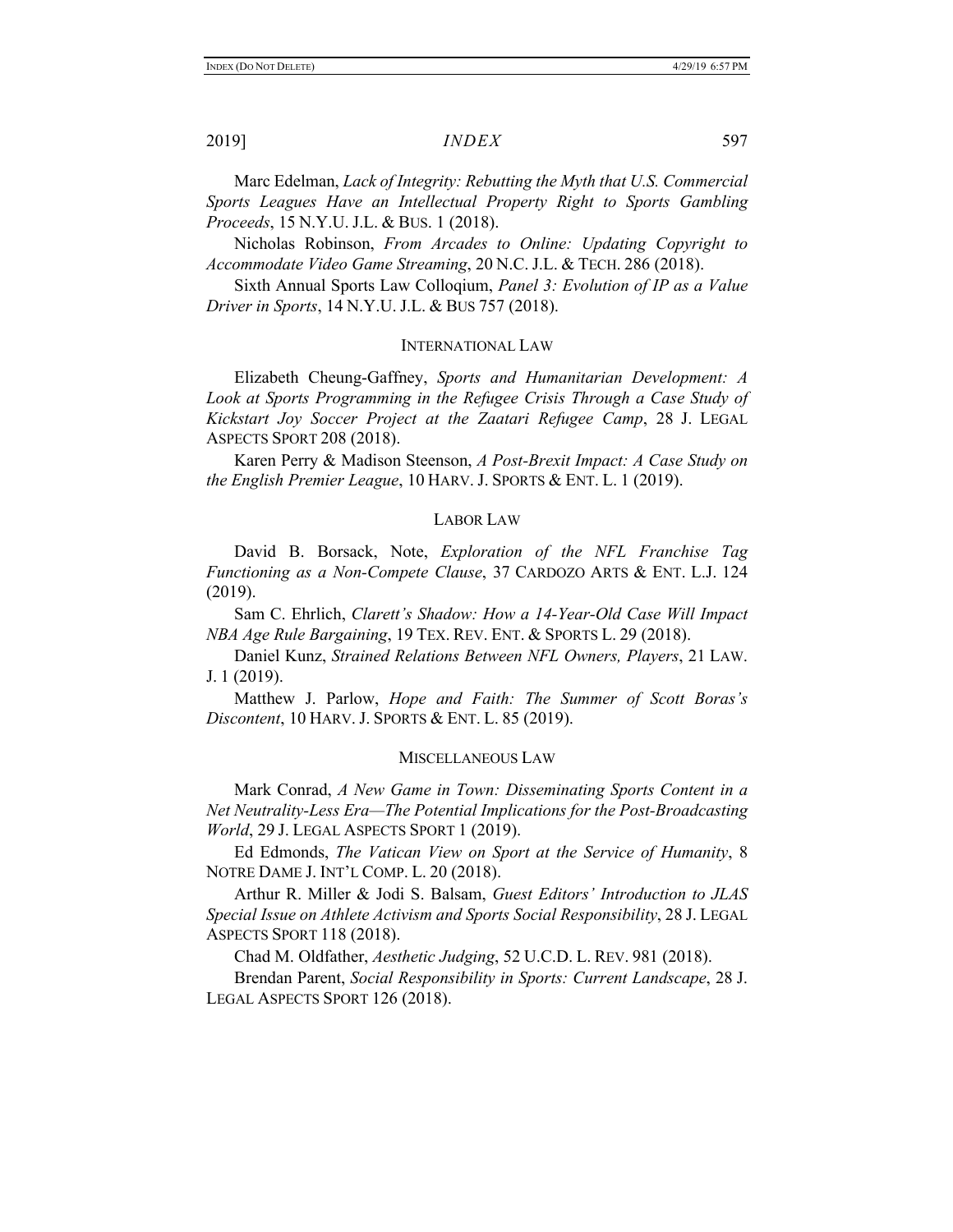Zach Schreiber, *Leveling the Playing Field for Sports Agents: How the Two-Hat Theory and the Model Rules of Professional Conduct Collide*, 19 TEX. REV. ENT. & SPORTS L. 13 (2018).

Allan H. ("Bud") Selig & Matthew J. Mitten, *Baseball Jurisprudence: Its Effects on America's Pastime and Other Professional Sports Leagues*, 50 ARIZ. ST. L.J. 1171 (2018).

Jeremy VanEtten, *One Athlete's Personal Bankruptcy Illustrates How the Process Works*, 37 AM. BANKR. INST. J. 40 (2018).

Joanna Wall Tweedie, *Sports Scandal Investigations: An 'Independent' Solution or Part of the Problem?*, 29 J. LEGAL ASPECTS SPORT 102 (2019).

Amanda Zink, *The Suspensions are Killing Me: Why the NFL's Approach to Off-Field Conduct Needs Rehab*, 28 J. LEGAL ASPECTS SPORT 222 (2018).

#### NCAA GOVERNANCE

Thomas A. Baker III & John T. Holden, *College Esports: A Model for NCAA Reform*, 70 S. C.L. REV. 55 (2018).

Kevin Brown & Antonio Williams, *Out of Bounds: A Critical Race Theory Perspective on 'Pay for Play'*, 29 J. LEGAL ASPECTS SPORT 30 (2019).

Jonathan Lund, Comment, *The Collegiate Athlete Protection Guarantee: Another Flawed Fix for the Broken System of Athletic Recruitment*, 7 ARIZ. ST. U. SPORTS & ENT. L.J. 385 (2018).

#### **OLYMPICS**

Jason R. Hoskins, *Silence is Golden: Olympic Property Protection in the Age of Social Media*, 46 CAP. U. L. REV. 125 (2018).

Bryce M. Nakamura, Note, *Is Olympic Ambush Marketing Here to Stay? Examining the Issues Surrounding Ambush Marketing as they Relate to Olympic Sponsors, Athletes, and other Stakeholders*, 35 ARIZ. J. INT'L & COMP. L. 499 (2018).

#### PUBLIC HEALTH LAW

Robert M. Jarvis, *Flying Baseballs, Injured Fans, Uncertain Liability: Why Legislative Action is Needed in the Sunshine State*, 93 FLA. BAR J. 35 (2019).

Ceyda Mumcu, Gil Fried & Dan Liu, *Buffer Zone: Policies, Procedures, and Reality*, 29 J. LEGAL ASPECTS SPORT 86 (2019).

Mikayla Paolini, Comment, *NFL Takes a Page from the Big Tobacco Playbook: Assumption of Risk in the CTE Crisis*, 68 EMORY L.J. 609 (2019).

Carly Rasmussen, et al., *How Dangerous are Youth Sports for the Brain? A Review of the Evidence*, 7 BERKELEY J. ENT. & SPORTS L. 67 (2018).